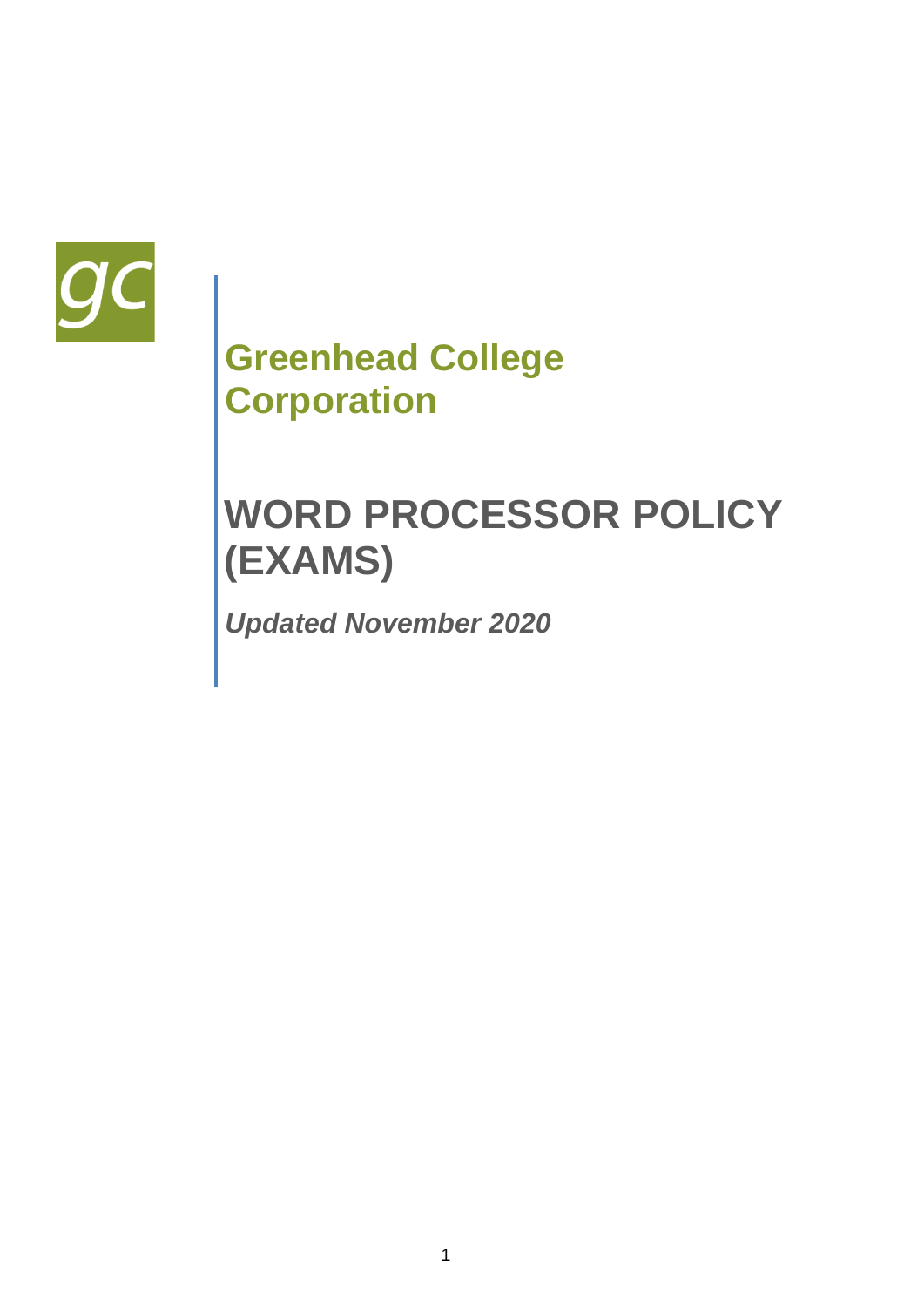Key staff involved in awarding and allocating word processors for exams

| <b>Role</b>          | Name(s)                           |
|----------------------|-----------------------------------|
| <b>ALS Manager</b>   | <b>Claire Berry</b>               |
| <b>Exams Manager</b> | <b>Matthew Darlington</b>         |
| SLT member(s)        | Maureen Bunter (Deputy Principal) |
| IT manager           | <b>Richard Lyons</b>              |
|                      |                                   |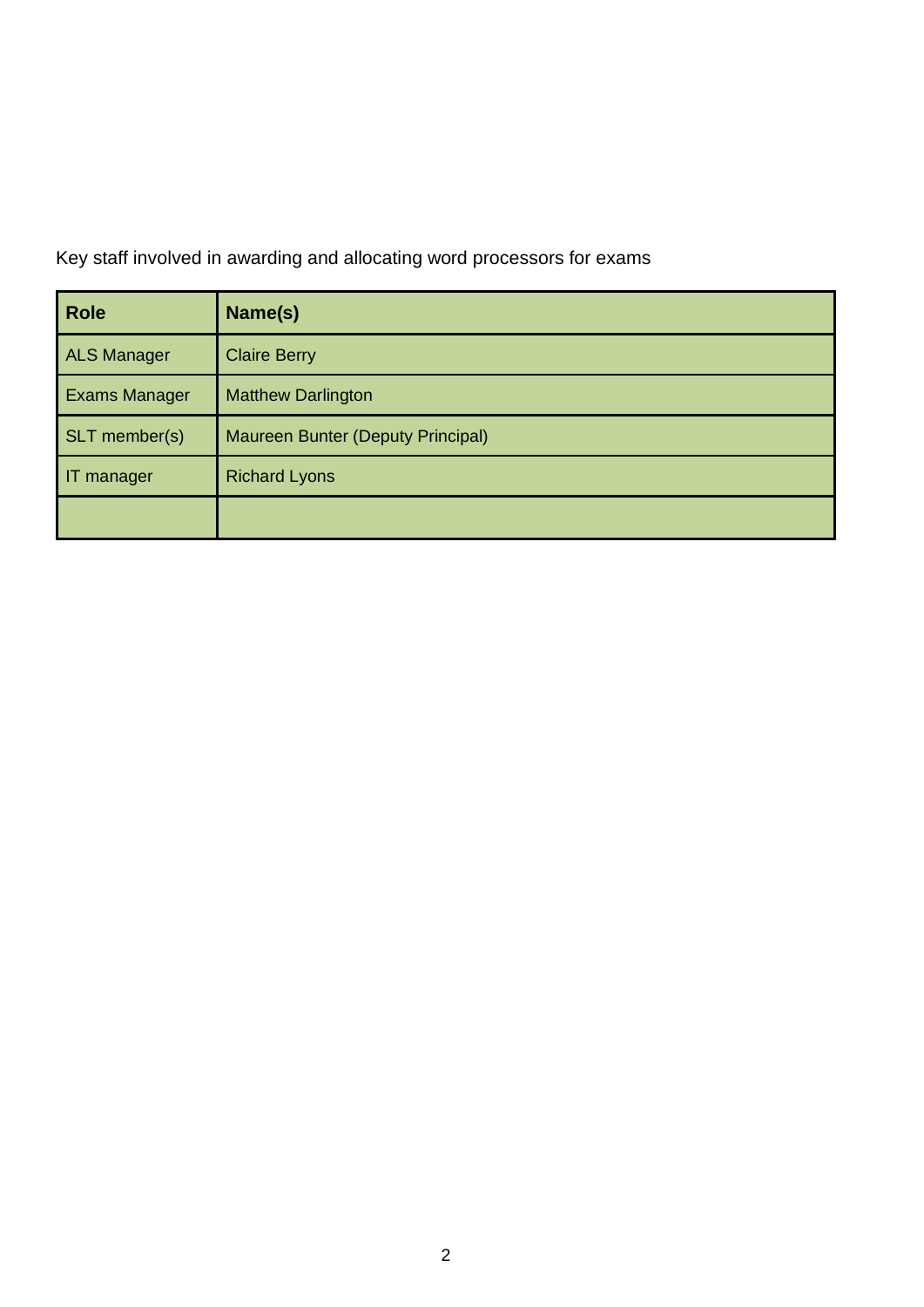### **Contents**

| College Statement: Criteria used to award and allocate word processors for examinations |  |
|-----------------------------------------------------------------------------------------|--|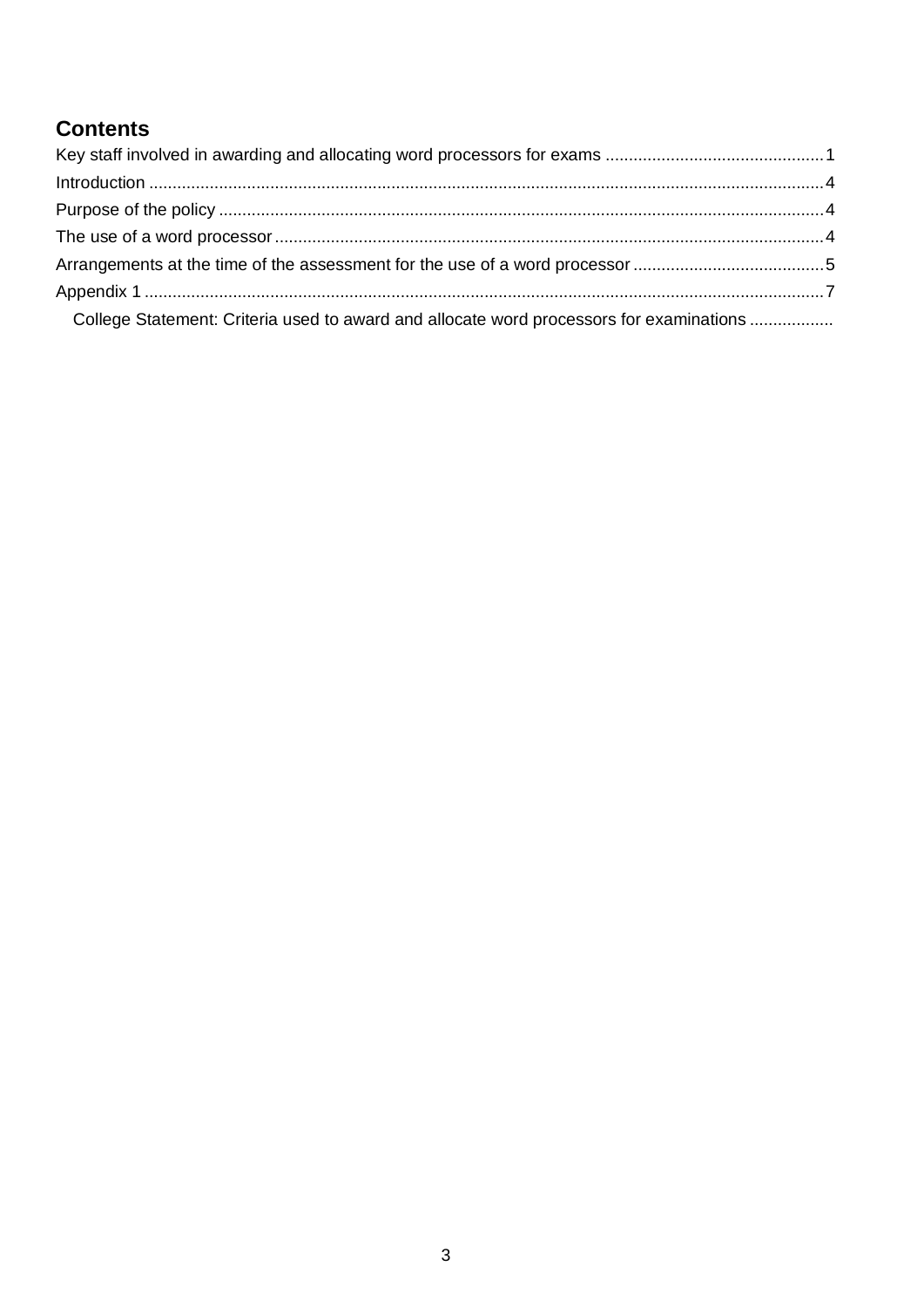This policy is reviewed and updated annually on the publication of updated JCQ regulations and guidance on access arrangements and instructions for conducting exams.

References in this policy to AA and ICE relate to/are directly taken from the Access Arrangements and Reasonable Adjustments 2020-2021 and Instructions for Conducting Examinations 2020-2021 publications.

#### <span id="page-3-0"></span>**Introduction**

The use of a word processor in exams and assessments is an available access arrangement.

#### (AA 4.2.1)

The purpose of an access arrangement is to ensure, where possible, that barriers to assessment are removed for a disabled candidate preventing him/her from being placed at a substantial disadvantage as a consequence of persistent and significant difficulties.

The integrity of the assessment is maintained, whilst at the same time providing access to assessments for a disabled candidate.

The SENCo, or an equivalent member of staff within a FE college, must ensure that the proposed access arrangement does not disadvantage or advantage the candidate.

#### (AA 4.2.2)

Although access arrangements are intended to allow access to assessments, they cannot be granted where they will compromise the assessment objectives of the specification in question.

#### (AA 4.2.3)

Candidates may not require the same access arrangements in each specification. Subjects and their methods of assessments may vary, leading to different demands of the candidate. SENCos/ALS Manager must consider the need for access arrangements on a subject-by-subject basis.

#### <span id="page-3-1"></span>**Purpose of the policy**

This policy details how Greenhead College complies with AA (chapter 4) Adjustments for candidates with disabilities and learning difficulties and (chapter 5.8) Word processor when awarding and allocating a candidate the use of word processor in his/her exams.

The term 'word processor' is used to describe for example, the use of a computer, laptop or tablet.

#### <span id="page-3-2"></span>**The use of a word processor**

The centre will

- $\blacktriangleright$  allocate the use of a word processor to a candidate where it is their normal way of working within the centre (AA 5.8.1)
- award the use of a word processor to a candidate if it is appropriate to their needs Needs may include
	- a learning difficulty which has a substantial and long term adverse effect on his/her ability to write legibly
	- a medical condition
	- a physical disability
	- a sensory impairment;
	- planning and organisational problems when writing by hand
	- poor handwriting (AA 5.8.4)
- only permit the use of a word processor where the integrity of the assessment can be maintained (AA 4.2.1)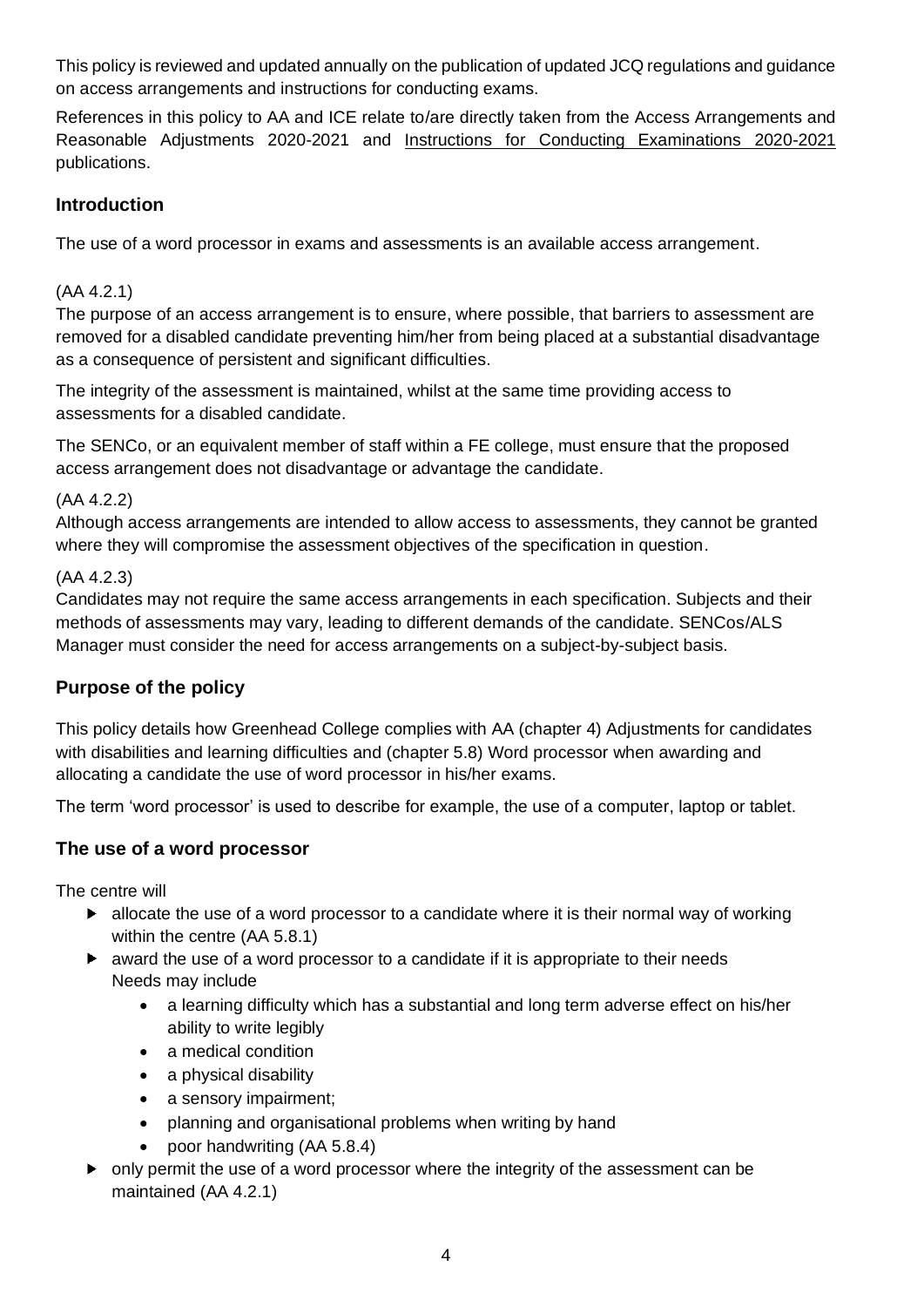- not grant the use of a word processor where it will compromise the assessment objectives of the specification in question (AA 4.2.2)
- must consider on a subject-by-subject basis if the candidate will need to use a word processor in each specification (AA 4.2.3)
- consider the needs of the candidate at the start of the candidate's course leading to a qualification based on evidence gathered that firmly establishes the candidate's needs and 'normal way of working' in the classroom, internal tests/exams, mock exams etc. and confirm arrangements in place before the candidate takes an exam or assessment (AA 4.2.4)
- provide access to word processors to candidates in non-examination assessment components as standard practice unless prohibited by the specification (AA 5.8.2)

The centre will not

simply grant the use of a word processor to a candidate because he/she prefers to type rather than write or can work faster on a keyboard, or because he/she uses a laptop at home (AA 5.8.4)

#### **Exceptions**

The only exceptions to the above where the use of a word processor would be considered for a candidate would be

- in the event of a temporary injury or impairment, or a diagnosis of a disability or manifestation of an impairment relating to an existing disability arising after the start of the course (AA 4.2.4)
- where a subject within the curriculum is delivered electronically and the centre provides word processors to all candidates (AA 5.8.4)

#### <span id="page-4-0"></span>**Arrangements at the time of the assessment for the use of a word processor**

A candidate using a word processor is accommodated in a different room from the main cohort, usually with a small number of other candidates using a word processor.

#### **In compliance with the regulations the centre**

- **P** provides a word processor with the spelling and grammar check facility/predictive text disabled (switched off) unless an awarding body's specification says otherwise (ICE 14.20)
- **EX** ensures the candidate is reminded to ensure that his/her centre number, candidate number and the unit/component code appear on each page as a header or footer e.g. 12345/8001 – 6391/01 (ICE 14.22)
- $\blacktriangleright$  ensures the candidate understands that each page of the typed script must be numbered, e.g. page 1 of 6 (ICE 14.23)
- **EX EX ATTE:** ensures the candidate is reminded to save his/her work at regular intervals
- **If** instruct the candidate to use a minimum of 12pt font and double spacing in order to assist examiners when marking (ICE 14.24)

#### (ICE 14.25)

#### The centre will ensure the word processor

- is only used in a way that ensures a candidate's script is produced under secure conditions
- $\blacktriangleright$  is in good working order at the time of the exam
- **is accommodated in such a way that other candidates are not disturbed and cannot read the** screen
- $\blacktriangleright$  is used as a type-writer, not as a database, although standard formatting software is acceptable and is not connected to an intranet or any other means of communication
- **E** is cleared of any previously stored data
- ▶ does not give the candidate access to other applications such as a calculator (where prohibited in the examination), spreadsheets etc.
- ▶ does not include graphic packages or computer aided design software unless permission has been given to use these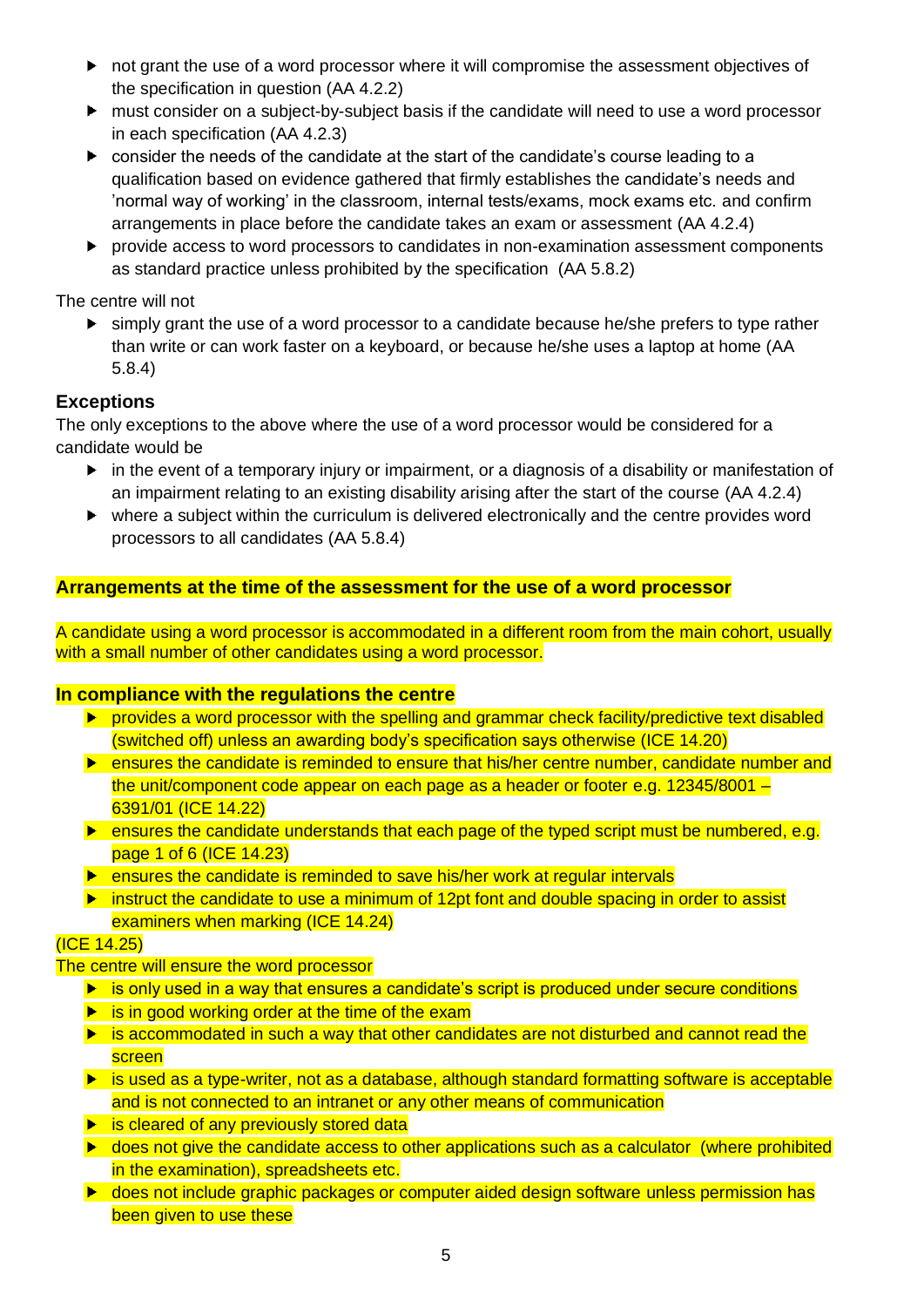- ▶ does not have any predictive text software or an automatic spelling and grammar check enabled unless the candidate has been permitted a scribe or is using speech recognition technology (a scribe cover sheet must be completed), or the awarding body's specification permits the use of automatic spell checking
- ▶ does not include speech recognition technology unless the candidate has permission to use a scribe or relevant software
- $\blacktriangleright$  is not used on the candidate's behalf by a third party unless the candidate has permission to use a scribe

#### **Portable storage medium**

The centre will ensure that any portable storage medium (e.g. a memory stick) used

- $\blacktriangleright$  is provided by the centre
- **is cleared of any previously stored data**

#### **Printing the script after the exam is over**

The centre will ensure

- the word processor is either connected to a printer so that a script can be printed off, or have the facility to print from a portable storage medium
- $\blacktriangleright$  the candidate is present to verify that the work printed is his or her own
- **a** word processed script is attached to any answer booklet which contains some of the answers
- ▶ a word processor cover sheet (Form 4) is completed and included with the candidate's typed script (if required by an awarding body)

| Author:                              | <b>ALS Manager</b> |
|--------------------------------------|--------------------|
| Date created:                        | November 2018      |
| Date accepted by the<br>Corporation: | 4 February 2019    |
| Date last reviewed:                  | November 2020      |
| Date of next review:                 | November 2021      |